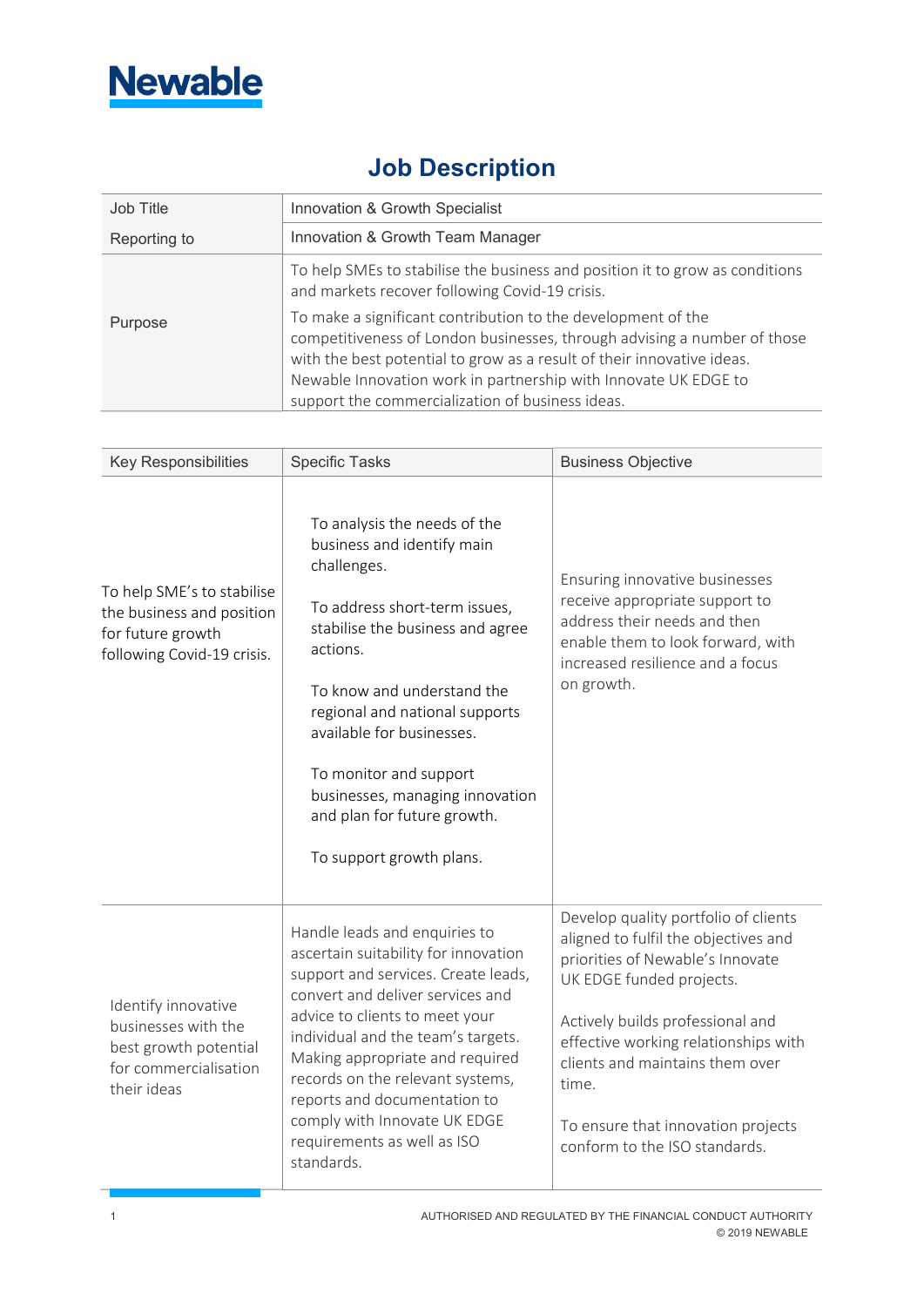

| To act as strategic<br>coach and mentor to<br>clients to support them<br>in developing their own<br>long term innovation<br>commercialisation<br>plans                                     | To act as a credible strategic coach<br>and mentor to client businesses to<br>identify them and support them in<br>developing a commercialisation<br>strategy and their own long term<br>innovative operations and help them<br>develop new markets making use of<br>Innovate UK EDGE and other<br>support. The range of clients will be<br>diverse from small start-up SMEs to<br>larger mid-sized businesses | Exceeds client expectations and<br>delivers to the highest standard.<br>Client-centred, does not<br>compromise the real client need in<br>order to achieve a 'sale' or output.<br>Client satisfaction above the<br>minimum standard. |
|--------------------------------------------------------------------------------------------------------------------------------------------------------------------------------------------|----------------------------------------------------------------------------------------------------------------------------------------------------------------------------------------------------------------------------------------------------------------------------------------------------------------------------------------------------------------------------------------------------------------|--------------------------------------------------------------------------------------------------------------------------------------------------------------------------------------------------------------------------------------|
| To facilitate a holistic<br>analysis of the business<br>to gain an in-depth<br>understanding of its<br>current performance<br>and potential for<br>commercialising<br>Innovative ideas. To | To use available and specified<br>diagnostic tools in order to develop<br>an innovation commercialisation<br>business plan.<br>Able to understand and<br>communicate the key business<br>issues affecting the profitability and<br>growth of an enterprise, along with                                                                                                                                         | Delivery of innovation and<br>growth service offering, targets<br>and development of relationships<br>with quality clients.                                                                                                          |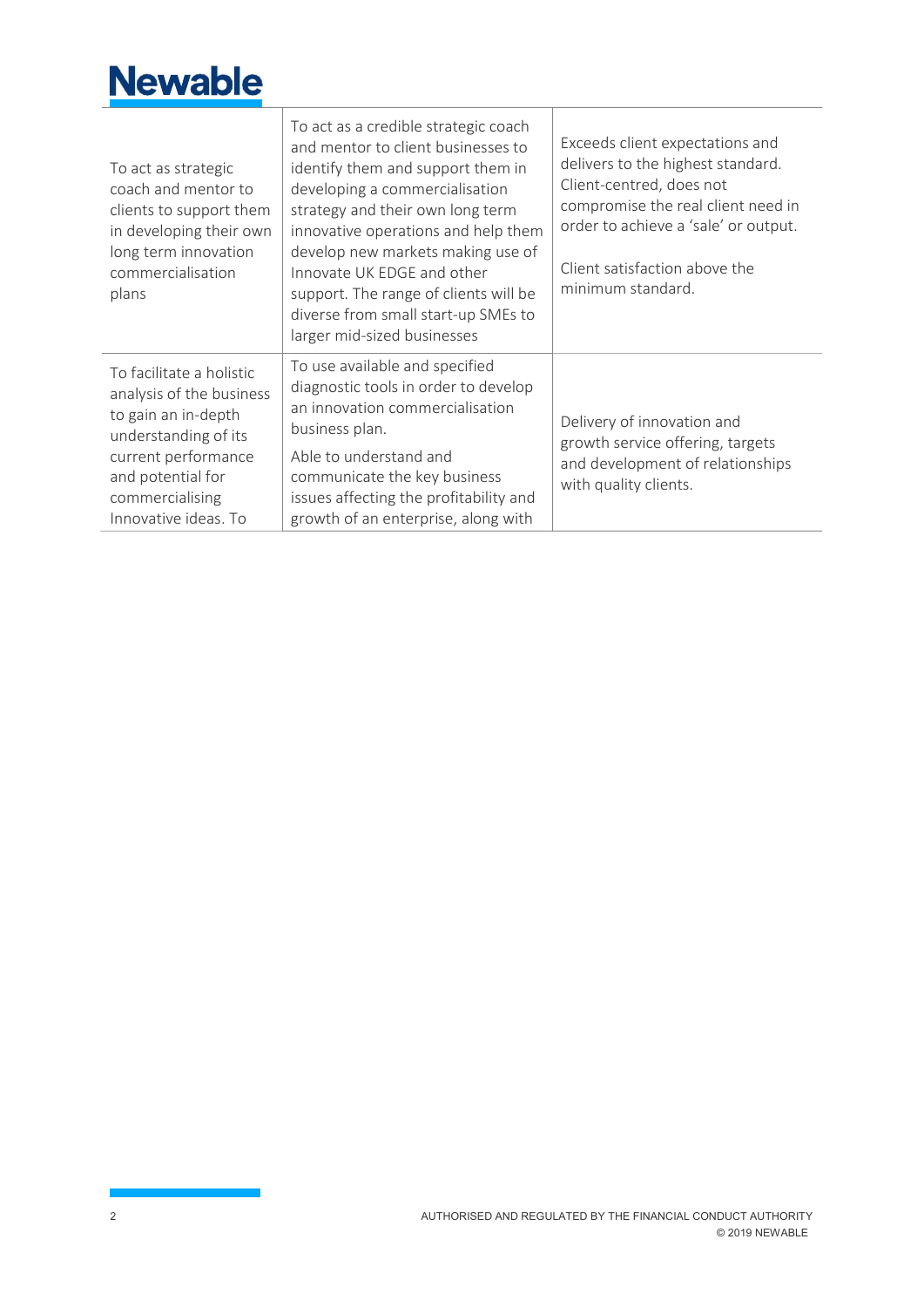

| assist clients to<br>prioritise issues and<br>identify potential<br>courses of action.                                                                                                                                                        | the factors leading to success in<br>commercialising innovative ideas.<br>Has sufficient knowledge of the<br>strategic choices, practical process<br>and current issues (such as<br>marketing, access to finance,<br>intellectual property, business<br>development, etc.) to be credible<br>with clients.                                                                                                                                                                                                                                                                                                                                                                                                                  |                                                                                                                                                                                                                                                                                                                                                                  |
|-----------------------------------------------------------------------------------------------------------------------------------------------------------------------------------------------------------------------------------------------|-----------------------------------------------------------------------------------------------------------------------------------------------------------------------------------------------------------------------------------------------------------------------------------------------------------------------------------------------------------------------------------------------------------------------------------------------------------------------------------------------------------------------------------------------------------------------------------------------------------------------------------------------------------------------------------------------------------------------------|------------------------------------------------------------------------------------------------------------------------------------------------------------------------------------------------------------------------------------------------------------------------------------------------------------------------------------------------------------------|
| To select business<br>support services that<br>meet the agreed needs,<br>from the full range of<br>private and public<br>sector providers -<br>ensuring wherever<br>possible that the<br>customer may choose<br>from a number of<br>providers | Maintain knowledge of network,<br>through attendance at events and<br>other networking opportunities. It<br>will require extensive travel<br>throughout London and some<br>national and international travel.<br>To identify business needs and<br>signpost as necessary and<br>appropriate.<br>To work with companies to develop<br>an innovation commercialisation<br>strategy and tailor available support<br>to deliver the objectives.<br>To organise events, as agreed at<br>regional level, to promote various<br>sectors initiatives.<br>To work as part of the wider local<br>delivery organisation team referring<br>companies to the other advisers<br>where appropriate and in the<br>interests of the company. | Ensuring clients receive appropriate<br>advice and are able to access<br>relevant publicly or privately<br>provided services, including<br>Innovate UK EDGE services.<br>Able to act as a sounding board for<br>customers, encourage them and<br>provide clarity and direction when<br>uncertain, communicate bad news<br>and explain client's responsibilities. |

## Candidate Profile

| <b>Calluluale Profile</b> |                                                                                                                                                                             |                                                                               |
|---------------------------|-----------------------------------------------------------------------------------------------------------------------------------------------------------------------------|-------------------------------------------------------------------------------|
| Element                   | Essential                                                                                                                                                                   | Desirable                                                                     |
| <b>Skills</b>             | Good financial, analytical, reasoning<br>and decision-making skills                                                                                                         |                                                                               |
|                           | From a risk perspective, ability to<br>assess business plans, financial<br>accounts and ancillary information,<br>including personal assessment of<br>potential borrowers   | Strong communication skills<br>Excellent social skills<br>Effective networker |
|                           | Able to express ideas clearly, both<br>verbally, face-to-face, by telephone,<br>and in written communications and<br>actively listen to others logically and<br>accurately. |                                                                               |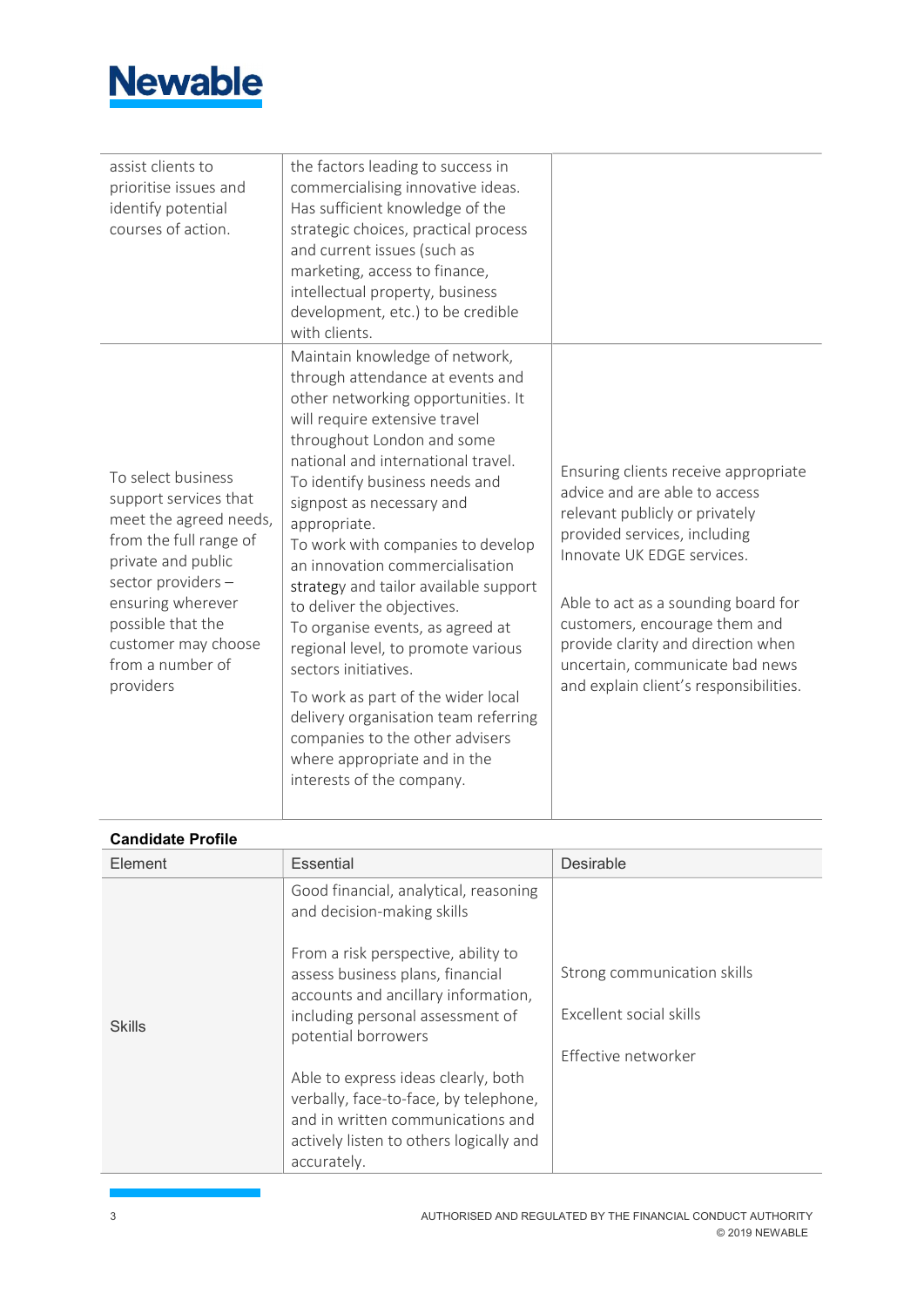

|                             | Able to accomplish the goal by<br>efficiently establishing an<br>appropriate course of action for self<br>and others.                                                                                                                                                                                                                          |                                                                                                                                                                                                                                                                                                |
|-----------------------------|------------------------------------------------------------------------------------------------------------------------------------------------------------------------------------------------------------------------------------------------------------------------------------------------------------------------------------------------|------------------------------------------------------------------------------------------------------------------------------------------------------------------------------------------------------------------------------------------------------------------------------------------------|
|                             | Willingness to learn                                                                                                                                                                                                                                                                                                                           |                                                                                                                                                                                                                                                                                                |
|                             | Team player                                                                                                                                                                                                                                                                                                                                    |                                                                                                                                                                                                                                                                                                |
|                             | Flexibility and openness                                                                                                                                                                                                                                                                                                                       |                                                                                                                                                                                                                                                                                                |
|                             | Positive outlook                                                                                                                                                                                                                                                                                                                               |                                                                                                                                                                                                                                                                                                |
|                             | Drive and determination                                                                                                                                                                                                                                                                                                                        |                                                                                                                                                                                                                                                                                                |
|                             | Effective in identifying problems,<br>seeking pertinent data and                                                                                                                                                                                                                                                                               | Sense of humour                                                                                                                                                                                                                                                                                |
| Qualities                   | recognising important information<br>to solve complex problems and deal                                                                                                                                                                                                                                                                        | Interpersonal sensitivity and rapport                                                                                                                                                                                                                                                          |
|                             | with new issues.                                                                                                                                                                                                                                                                                                                               | Quick thinker                                                                                                                                                                                                                                                                                  |
|                             | Actively influences events, rather<br>than passively accepts them, sees<br>opportunities and acts on them and<br>originates action.                                                                                                                                                                                                            |                                                                                                                                                                                                                                                                                                |
|                             | Actively participates as a full<br>member of a team, effectively<br>contributing and sharing information<br>even when it is of no direct personal<br>interest                                                                                                                                                                                  |                                                                                                                                                                                                                                                                                                |
|                             | General knowledge of or specialism<br>in one or more of the following<br>areas:                                                                                                                                                                                                                                                                | Knowledge/Experience of working in<br>emerging markets.                                                                                                                                                                                                                                        |
| Knowledge and<br>Experience | Business and innovation<br>a)<br>strategy (vision and strategic<br>focus on innovation;<br>implementation of strategy)<br>Organisation & Culture<br>b)<br>(organisational structure,<br>corporate culture & climate)<br>Innovation life-cycle (idea<br>$\mathsf{C}$<br>management, process<br>development, launch &<br>continuous improvement) | Demonstrable interest in and<br>understanding of venture capital<br>investment and Sustainability issues.<br>Knowledge or experience in<br>Innovation Policy and related<br>programmes.<br>Experience working in or with the<br>following sectors: Tech, Creative,<br>Digital, Urban, MedTech. |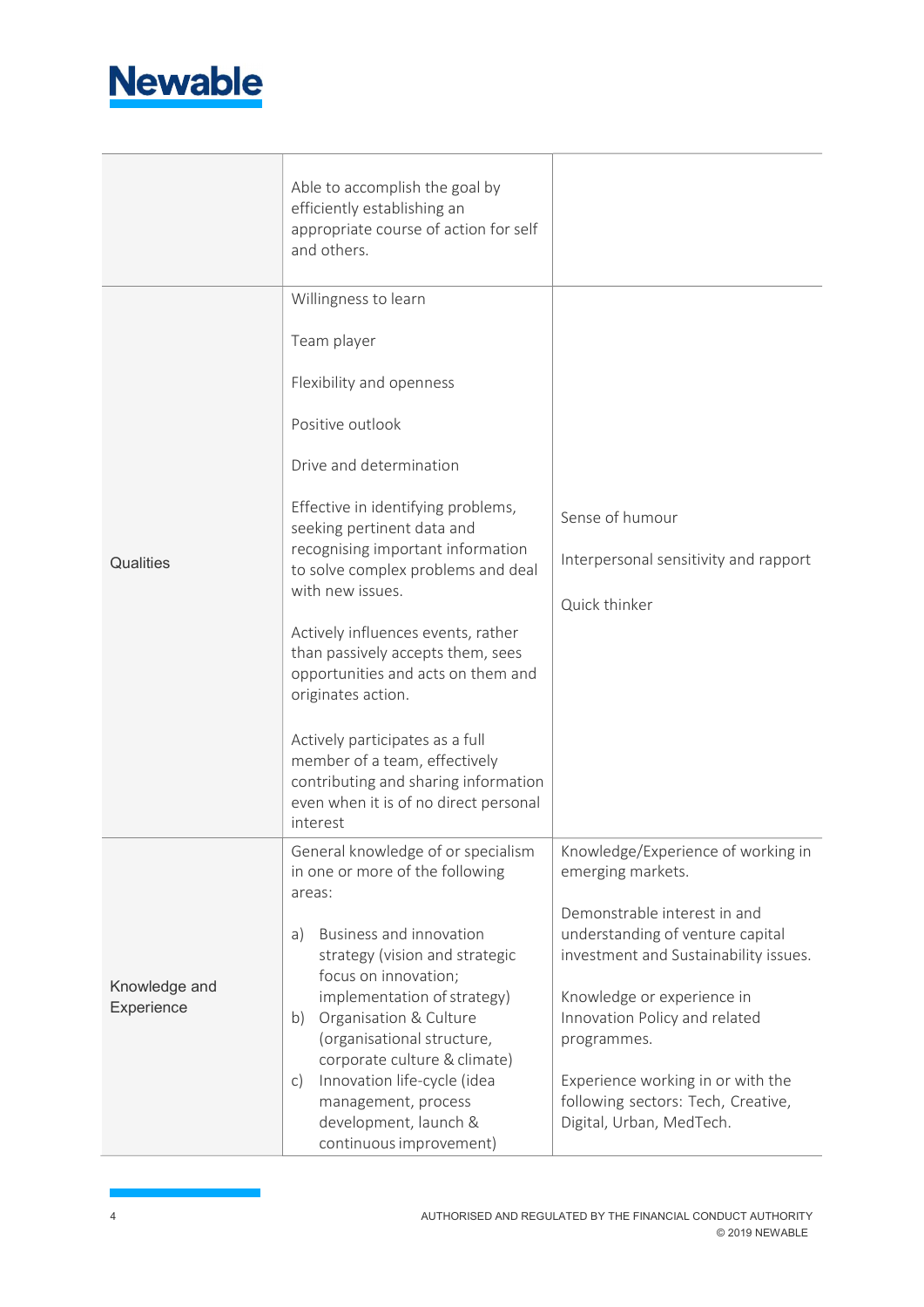

|                | d)<br>Enabling factors (HR &<br>Incentives, IT, Marketing)<br>Change / Transformation<br>e)<br>management<br>Market validation and<br>f)<br>commercialisation of new ideas<br>(incl. pricing strategy/model,<br>distribution channels, access to<br>funding & finance)<br>Experience of working with high<br>growth companies.<br>Preparation of reports and output<br>statistics.                                                                                                                                                                                                                                                                                                                                                                                                                                                                                                                                                                                                                                                                                                                                                                                                                                                                                                                                                                                                                                                                                                                                                                                                                                                                                                                                                     | Knowledge of SME development<br>issues.<br>Knowledge of other business<br>disciplines that impact on business<br>performance.<br>Knowledge and experience of issues<br>under the Sustainability agenda,<br>including Circular Economy, Energy<br>Efficiency, Infrastructure etc. |
|----------------|----------------------------------------------------------------------------------------------------------------------------------------------------------------------------------------------------------------------------------------------------------------------------------------------------------------------------------------------------------------------------------------------------------------------------------------------------------------------------------------------------------------------------------------------------------------------------------------------------------------------------------------------------------------------------------------------------------------------------------------------------------------------------------------------------------------------------------------------------------------------------------------------------------------------------------------------------------------------------------------------------------------------------------------------------------------------------------------------------------------------------------------------------------------------------------------------------------------------------------------------------------------------------------------------------------------------------------------------------------------------------------------------------------------------------------------------------------------------------------------------------------------------------------------------------------------------------------------------------------------------------------------------------------------------------------------------------------------------------------------|----------------------------------------------------------------------------------------------------------------------------------------------------------------------------------------------------------------------------------------------------------------------------------|
| Qualifications |                                                                                                                                                                                                                                                                                                                                                                                                                                                                                                                                                                                                                                                                                                                                                                                                                                                                                                                                                                                                                                                                                                                                                                                                                                                                                                                                                                                                                                                                                                                                                                                                                                                                                                                                        | Graduate calibre                                                                                                                                                                                                                                                                 |
| Other          | The following is a guide to the behaviour expected from an Innovation<br>Adviser:<br>Observe high standards of personal honesty and integrity, and act<br>impartially.<br>Must not lay themselves open to suspicion of dishonesty.<br>$\bullet$<br>Discharge duties reasonably, comply with the law, including<br>$\bullet$<br>international law and treaty obligations and uphold the<br>administration of justice.<br>Deal with the affairs of the public sympathetically, efficiently,<br>$\bullet$<br>promptly and without bias or maladministration.<br>At no time engage in activities that might bring discredit on<br>Innovate UK.<br>Should not misuse their position or information acquired in the<br>course of their duties to further their private interests or those of<br>others.<br>Must not put themselves in a position where their duty and private<br>$\bullet$<br>interests conflict or cause such suspicion.<br>Must not make use of their position to further their own or others'<br>$\bullet$<br>private interests.<br>May not engage in consultancy work on behalf of any company with<br>$\bullet$<br>which Innovate UK has a contractual relationship or some other<br>close official relationship.<br>Must not accept gifts, hospitality or benefits of any kind from a<br>$\bullet$<br>third party that might be seen to compromise their personal<br>judgement or integrity and should consider very carefully propriety<br>or possible conflict of interest.<br>Neither the Innovation & Growth Specialist nor any member of<br>$\bullet$<br>their family should accept a gift or hospitality, which would, or<br>might, appear to place the officer under any obligation to the<br>donor, compromise |                                                                                                                                                                                                                                                                                  |